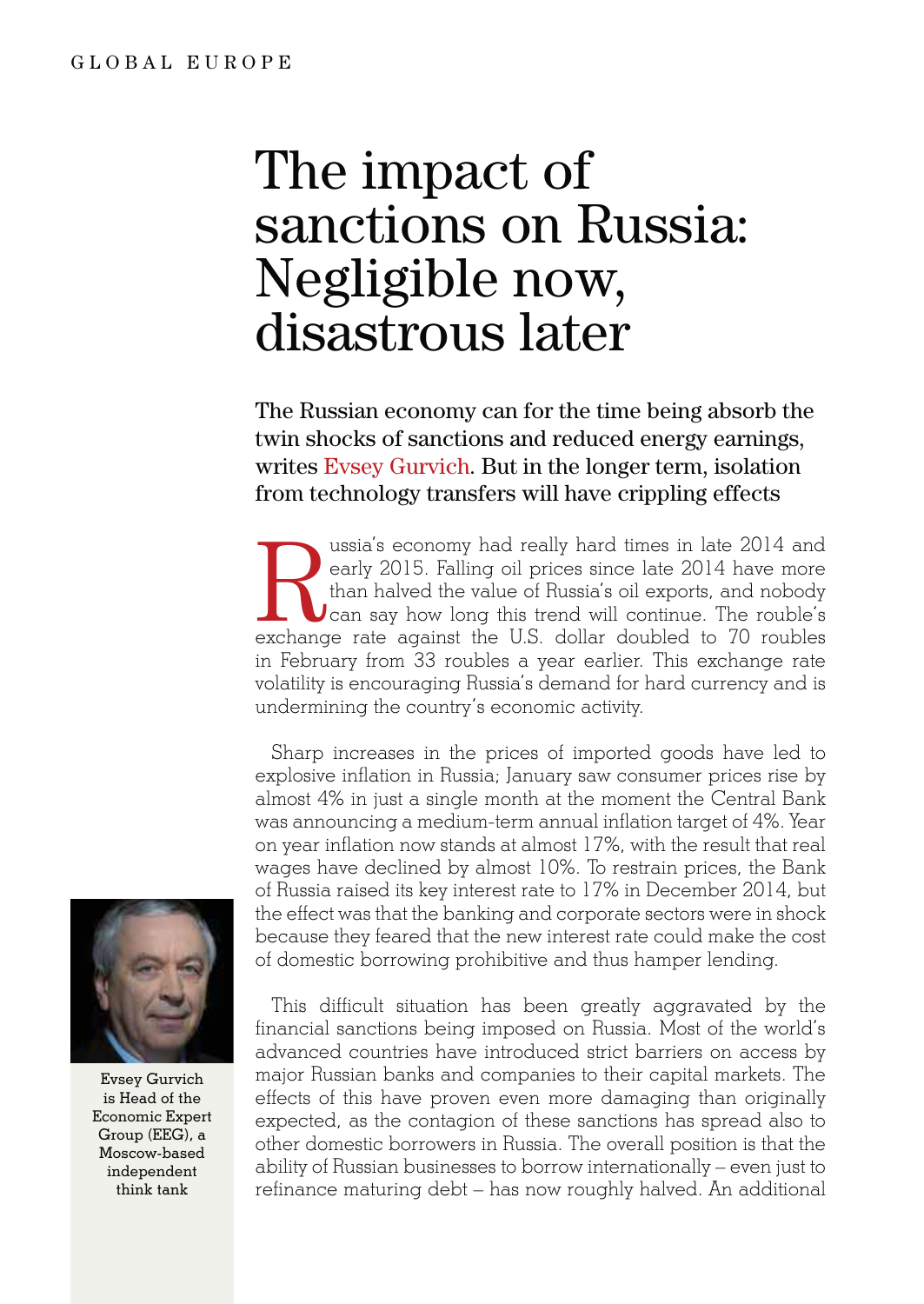blow was delivered when two of the international rating agencies downgraded Russia to non-investment range, further limiting the country's foreign borrowing potential. Investment has dropped sharply and the Russian economy has lost an important potential source of demand growth.

Against this background, it's small wonder that for several months the economic situation in Russia has looked increasingly sinister, with forecasts getting worse and worse thanks to growing uncertainty and increasing risk.

When the decline in oil prices stopped, the Russian economy stabilised and there were welcome but unexpected improvements in the near-term projections of both domestic and international experts. The most impressive changes occurred in the Forex market, where the exchange rate trend reversed and the rouble gained around half of its previous loss against the dollar. This seemed to reflect two facts, first that there had been an overshooting in the rouble's depreciation, and second that a crucial change has taken place in investors' expectations.

So how should one judge the overall impact on the Russian economy of lower oil prices and the international sanctions? Most forecasts are predicting that Russia's GDP will shrink by 3-3.5% in 2015, with the substantial decreases in consumer demand and investment being partly offset by declining imports. The losses Russia will suffer in terms of production and people's standards of living are certain to be substantial – the anticipated drop in real wages of up to 10% may be the greatest suffered by Russians since the beginning of the 21st Century. It is also worth mentioning that rises in food prices – partly attributed to 'counter-sanctions' that have barred imported foodstuffs – are at a record high. This has primarily hit poorer families for whom food purchases account for a larger share of their household spending.

Despite these immediate effects, there seems little doubt that the impact of these shocks on the economy will be far smaller than during Russia's previous financial crises of 1998 and 2009. What are the possible reasons for the resilience of the Russian economy? Some experts argue that the adverse external shocks were softened by switching to the floating exchange rate regime that Russia's Central Bank embraced in the aftermath of the 'Great Recession' that began in 2010 and completed when the present crisis hit in December 2014. A very positive by-product of this process has been that more responsible decisions have been taken in recent years by banks and companies because they no longer expect that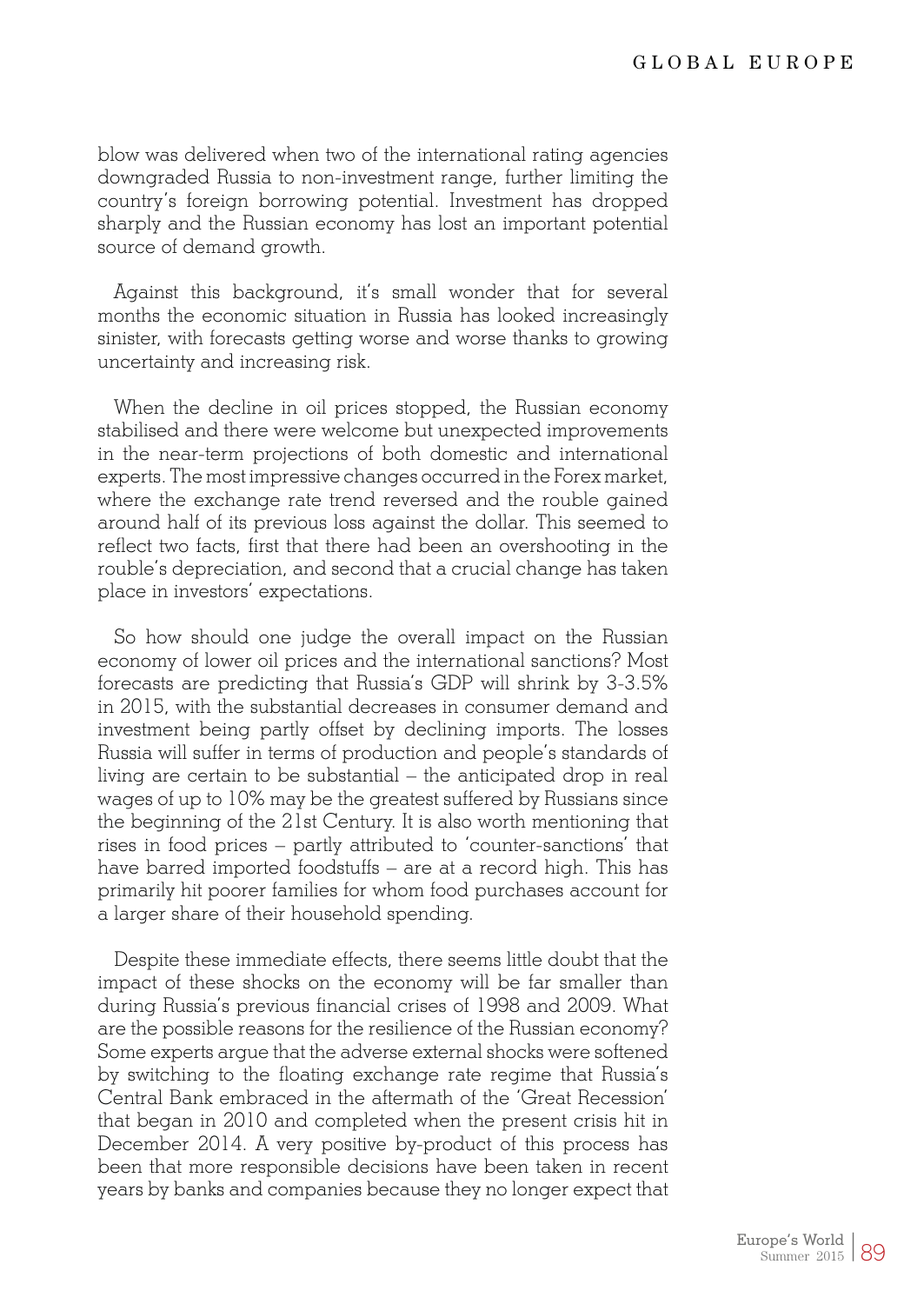the Central Bank will insure them against currency risks in the way it did in 2008, and have therefore improved the balance of their foreign currency assets and liabilities.

A still more significant reason for Russia's resilience could well be the sustained optimism of both businesses and households in the face of the deteriorating economic situation. Opinion surveys suggest that although people clearly recognised that negative developments were hitting the economy, their expectations still remained fairly positive. In spite of the two-fold devaluation of the

## **Commentary**

## Yes, the outlook is grim, and it underlines Russia's

vsey Gurvich suggests<br>
that the short-term<br>
effects of the sanctions<br>
against Russia following<br>
its intervention in<br>
Ukraine may be more manageable that the short-term effects of the sanctions against Russia following its intervention in than financial markets initially anticipated. As we all know, markets tend to overreact. Nevertheless, retail sales in Russia dropped by 9.8% and real wages declined 13.2% in April alone. Inflation is now running at 16% and Russia's foreign reserves have fallen from \$500bn to \$360bn.

Certainly, we shouldn't reach premature conclusions from limited data, so we cannot yet conclude that the worst is over and the Russian economy has been turned around.

Gurvich is right to argue that the long-term effects of the santions will be more important than the shortterm consequences. He correctly draws attention to Russia's inability to catch up with the West if under the current sanctions regime it

cannot benefit from the transfer of technology and inflows of capital from the West. The economic challenges faced by Russia are, however, much more profound than the sanctions. Even when the economic conditions were more favourable and the Russian government was more willing to consider the advice of liberal economists, Russia failed to carry out crucial structural reforms.

The increasing centralisation of the government's powers and the lack both of economic freedom and of commitment to reform points to the improbability of structural changes in the Russian economy. The Index of Economic Freedom published by the *Wall Street Journal* and the Heritage Foundation in the U.S. ranks Russia 143 out of 178 countries, thus placing it with African countries like Guinea and Liberia. And Russia doesn't seem likely to improve its position in the years ahead.

But greater freedom and structural reform are badly needed in Russia.



Meelis Kitsing is a lecturer at the Estonian Business School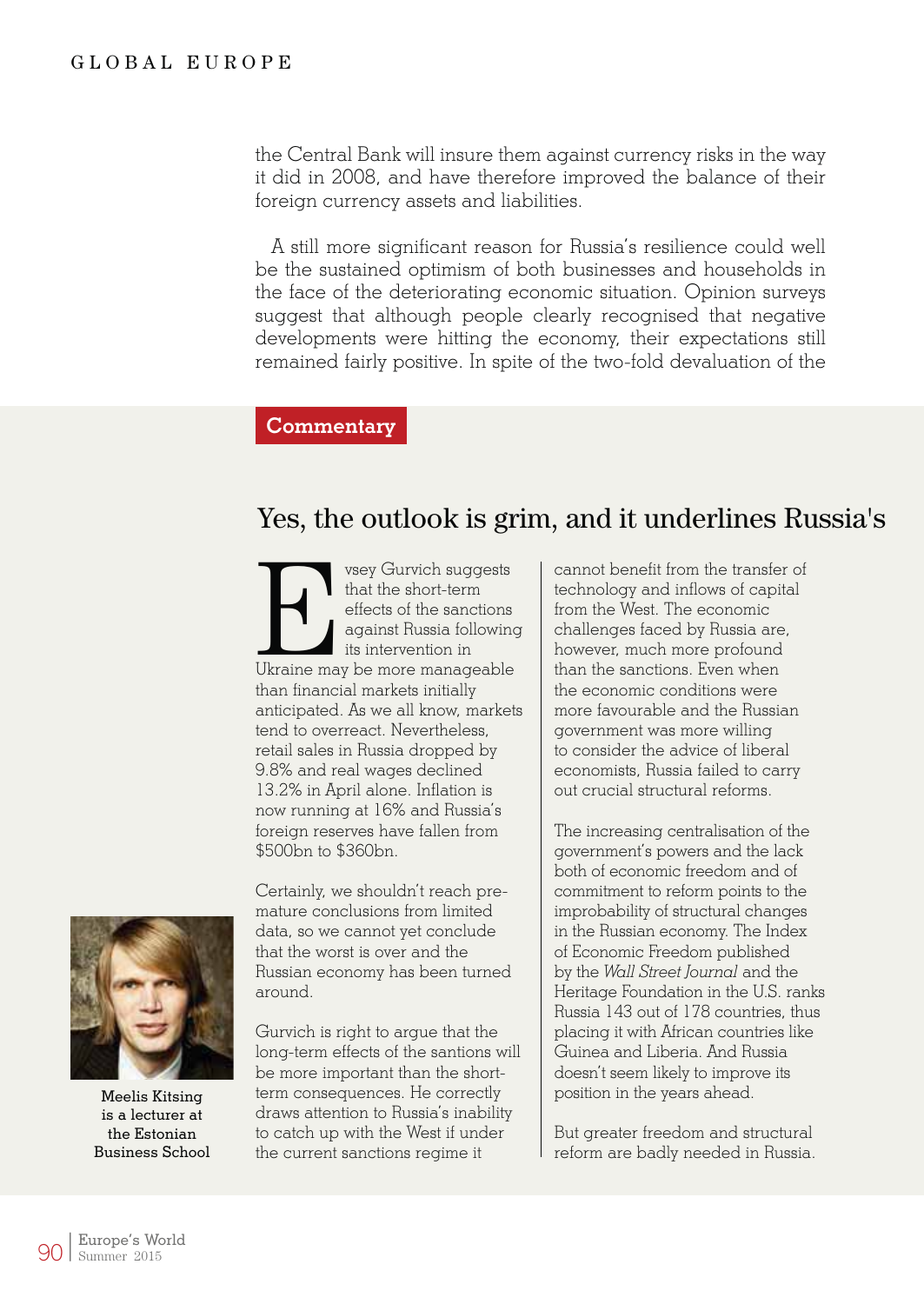rouble, their confidence in the currency was generally unshaken, so that only a small share of Russians' savings were shifted into hard currencies. The explanation of this phenomenon has to be the generally positive mood among most Russians with regard to the accession of Crimea to Russia, whatever the underlying factors influencing these feelings may be.

Where lower energy prices will hit hardest relate to the state's budget. The federal government is expecting a one-sixth drop in its planned fiscal revenues – and that's hardly surprising as

## need for structural reform

Low productivity, inadequate levels of investment, poor infrastructure and insufficient human capital are all set to hold Russia back from realising its potential. In the 2000s, the country was able to achieve extensive growth, primarily because of oil revenues boosted by high world market prices. As Gurvich points out, the oil price's stabilisation this year has led to an improvement in projections for the Russian economy.

Relying primarily on oil revenues is no longer enough, as Russia needs to pursue more intensive growth policies capable of increasing living standards. Russia's heavy dependence on oil may well prove more of a curse than a blessing unless the oil revenues are invested wisely and used to diversify the economy. Upgrading the Russian economy will not be feasible without knowledge-based innovation, technology transfers and the diversification of the economic base. The present autocratic political regime in the Kremlin, together with the sanctions, clearly does nothing

to facilitate the flow of technology and ideas across Russia's borders.

Long-term economic developments in Russia will be heavily dependent on the political economy and the consequences of the current sanctions. Hardline elements in the Russian government have strengthened their positions, while those of liberals have been reduced. Russia seems doomed to remain an essentially corrupt rent-seeking society with no prospect of the reforms needed to secure the rule of law. It ranks 62 out 189 countries in the World Bank's Ease of Doing Business Index, and on ease of dealing with construction permits it is at 152. This makes it more like Venezuela than any European country, and in Transparency International's Corruption Perception Index it ranks 136th out of 174 countries, putting it on the same level as Nigeria and Cameroon.

Meelis.Kitsing@ebs.ee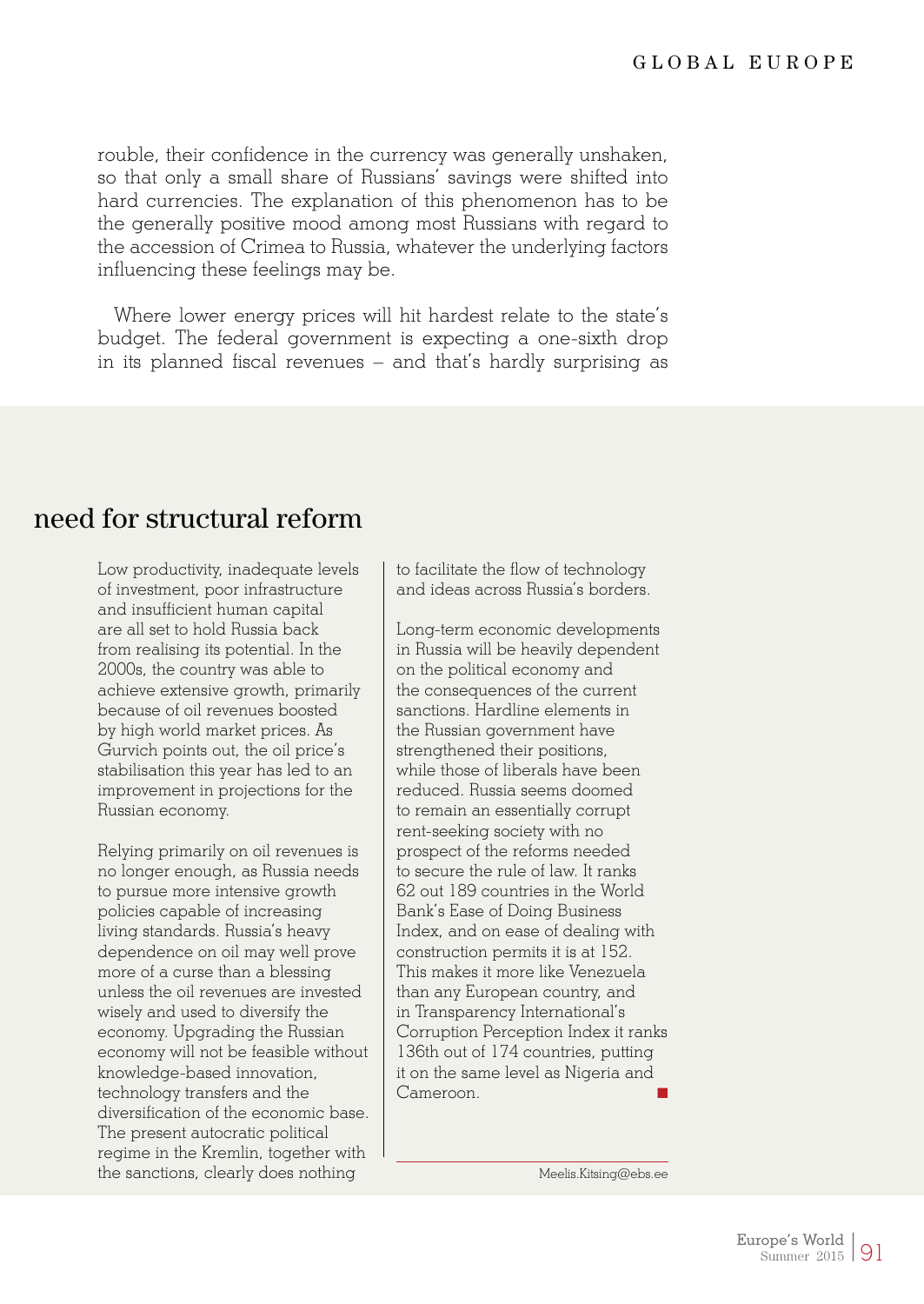half of all federal budget revenues come from the energy sector. There will of course be some spending cuts, but at the same time extra spending is needed, for instance to adjust pensions for higher inflation. Overall, fiscal expenditures are to remain almost unchanged, with lower revenues to be covered from the Reserve Fund where windfall gains from high oil prices were accumulated in previous years.

The overall picture is that the immediate effects of sharply declining oil prices and of the financial sanctions against Russia are manageable, the latter effect being less substantial than the former. Lost export earnings attributable to lower oil prices will amount to some \$150bn for the current year, while losses in terms of net capital inflows resulting from financial sanctions are roughly estimated at \$50bn. There is an argument that, somewhat paradoxically, the sanctions may to some degree even be alleviating the consequences of the oil price fall because by making the rouble weaker they are increasing fiscal revenues from the oil sector, which are proportional to the dollar exchange rate. Thus, say some, the most problematic component of the crisis is being softened.

It may well be the long-term effects of sanctions that are the most important, assuming that sanctions are not going to be lifted. Looking to a longer horizon, the lack of foreign loans will be complemented with a lack of foreign direct investment, which is the major channel for inflows of advanced technologies to emerging markets. A good example of this is the restriction being imposed on the supply of equipment for non-conventional oil extraction. The overall bleak outlook is that if the sanctions remain in place, Russia will have very little chance of catching-up with the world's advanced countries, as not only will it not have enough capital but it will also be isolated from the sources of the most efficient technologies. Slower GDP growth combined with declining oil production will result in dwindling fiscal revenues, so the government will have to choose between some equally unattractive options. The longer-term choice facing the Kremlin is either to slash military and social spending or to increase the tax burden and so further retard economic growth. The impact of the sanctions looks likely in the long term, therefore, to be even stronger than that of lower oil prices.

However significant the short and long-term economic effects of the sanctions turn out to be, it seems safe to assume that the most crucial effect will be the influence they will have on Russia's strategic choices for the future. Ever since the start of market reforms in 1992, the major vector of its strategy has been Russia's